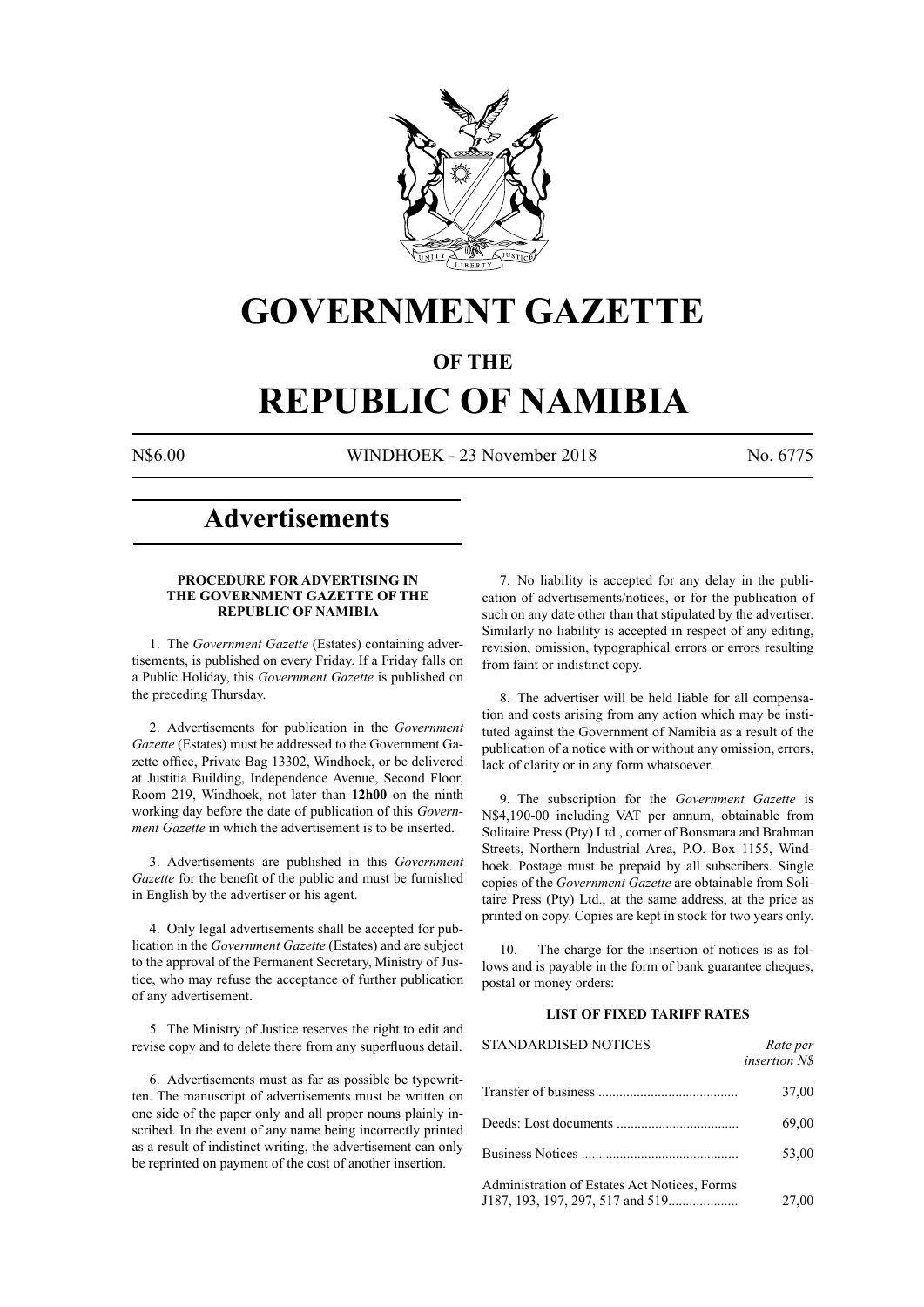| Insolvency Act and Companies Act Notices:                                                                                                                                                               | 48,00  |
|---------------------------------------------------------------------------------------------------------------------------------------------------------------------------------------------------------|--------|
| N.B. Forms 2 and 6 additional statements according<br>to word count table, added to the basic tariff.                                                                                                   | 333,00 |
| Naturalisation notices (including a reprint for the                                                                                                                                                     | 27,00  |
| Unclaimed moneys - only in the Government<br>Gazette, closing date 15 January (per entry of                                                                                                             | 13,00  |
|                                                                                                                                                                                                         | 53,00  |
|                                                                                                                                                                                                         | 27,00  |
| <b>NON-STANDARDISED NOTICES</b>                                                                                                                                                                         |        |
| Company notices:                                                                                                                                                                                        |        |
| Short notices: Meetings, resolutions, offers of<br>compromise, conversions of companies, voluntary<br>windings-up, etc.: closing of members' registers<br>for transfer and/or declarations of dividends | 120,00 |
| Declaration of dividends with profit statements,                                                                                                                                                        | 267,00 |
| Long notices: Transfers, changes in respect of<br>shares or capital, redemptions, resolutions,                                                                                                          | 373,00 |
|                                                                                                                                                                                                         | 120,50 |

#### **FORM J 187**

# **LIQUIDATION AND DISTRIBUTION ACCOUNTS IN DECEASED ESTATES LYING FOR INSPECTION**

In terms of section 35(5) of Act 66 of 1965, notice is hereby given that copies of the liquidation and distribution accounts (first and final, unless otherwise stated) in the estates specified below will be open for the inspection of all persons interested therein for a period of 21 days (or shorter or longer if specially stated) from the date specified or from the date of publication hereof, whichever may be the later, and at the offices of the Master and Magistrate as stated.

Should no objection thereto be lodged with the Master concerned during the specified period, the executor will proceed to make payments in accordance with the accounts.

1943/2016 VAN DER MERWE Jeannetta Adriana, 58041700349, 2 Spinoza Street, Windhoek. Windhoek. Financial Consulting Services (Pty) Ltd, P.O. Box 9779, Windhoek.

1845/2017 KURUSES Fedrika, 7 May 1939, Erf No. 19, Kuruseb Street, Mondesa, Swakopmund, Namibia. Swakopmund. Windhoek. Kinghorn Associates, P.O. Box 1455, Swakopmund.

768/2016 HAULYONDJABA Rakkel Ndahafa, Rundu, Kavango East, Republic of Namibia. Joseph Kondjashili Hangala. Rundu. ENSafrica / Namibia (incorporated as LorentzAngula Inc.).

2167/2015 MUBITA Muwana Billy, 67081200877, Goreangab, Windhoek, Khomas Region. Francois Erasmus & Partners, 5 Conradie Street, P.O. Box 6202, Windhoek.

| Liquidators' and other appointees' notices                    | 80,00                     |
|---------------------------------------------------------------|---------------------------|
| Gambling house licences/Liquor licences                       | 120,00                    |
| SALES IN EXECUTION AND OTHER PUBLIC SALES:                    |                           |
|                                                               | 207,00                    |
| Public auctions, sales, tenders and welfare<br>organisations: | 69,00<br>171,00<br>253,00 |
| ORDERS OF THE COURT                                           |                           |

| Provisional and final liquidations or                  |        |
|--------------------------------------------------------|--------|
|                                                        | 157,00 |
| Reduction of change in capital mergers, offers         |        |
|                                                        | 373,00 |
| Judicial managements, <i>curator bonis</i> and similar |        |
|                                                        | 373,00 |
|                                                        | 48,00  |
| Supersession and discharge of petitions (J.158)        | 40,00  |
|                                                        |        |

11. The charge for the insertion of advertisements other than the notices mentioned in paragraph 10 is at the rate of N\$13,00 per cm double column. (Fractions of a cm must be calculated as a cm).

12. No advertisements shall be inserted unless the charge is prepaid. Cheques, drafts, postal or money orders must be made payable to the Ministry of Justice, Private Bag 13302, Windhoek.

344/2017 IILWA Kristofina, Erf 390, Kuisebmund, Walvis Bay, Namibia. Walvis Bay. Masiza Law Chambers.

376/2018 ZIEGELMÜLLER Erwin Stefan Ludwig, 37022100055, Erf 506, Extention 4, Omaruru, Namibia. Jacobus Johann Visser, 2 Brandberg Street, P.O. Box 340, Windhoek.

1898/2017 HATTERSCHEIDT Karin Alice, St. Johannes Gardens C12, 155 Frans Conradie Drive, Parow, Cape Town, South Africa. Windhoek. Engling, Stritter & Partners, P.O. Box 43, Windhoek.

161/2018 ENGELBRECHT Maria Jose, 37072- 900179, His House Frail Care Facility, Walvis Bay, Namibia. Okahandja. Windhoek. Old Mutual Trust, P.O. Box 165, Windhoek.

269/2018 KATZUR Margarethe Anna, 25010- 900319, Huis Sonder Sorge, Okahandja, Namibia. Okahandja. Windhoek. Old Mutual Trust, P.O. Box 165, Windhoek.

461/2017 WILLIAMS Sophia Johanna, 390606- 10172, Walvis Bay. Basil Simon Williams, 34122100062. Walvis Bay. Windhoek. Bank Windhoek Limited, Trust Department, P.O. Box 15, Windhoek.

1660/2017 VOLAND Gerhard Bernd, 42041400587, Walvis Bay. Walvis Bay. Windhoek. Bank Windhoek Limited, Trust Department, P.O. Box 15, Windhoek.

443/2018 KOOPER Magrietha, 49020500368, Windhoek. Francis Josephat Kooper, 52060100585. Windhoek. Windhoek. Bank Windhoek Limited, Trust Department, P.O. Box 15, Windhoek.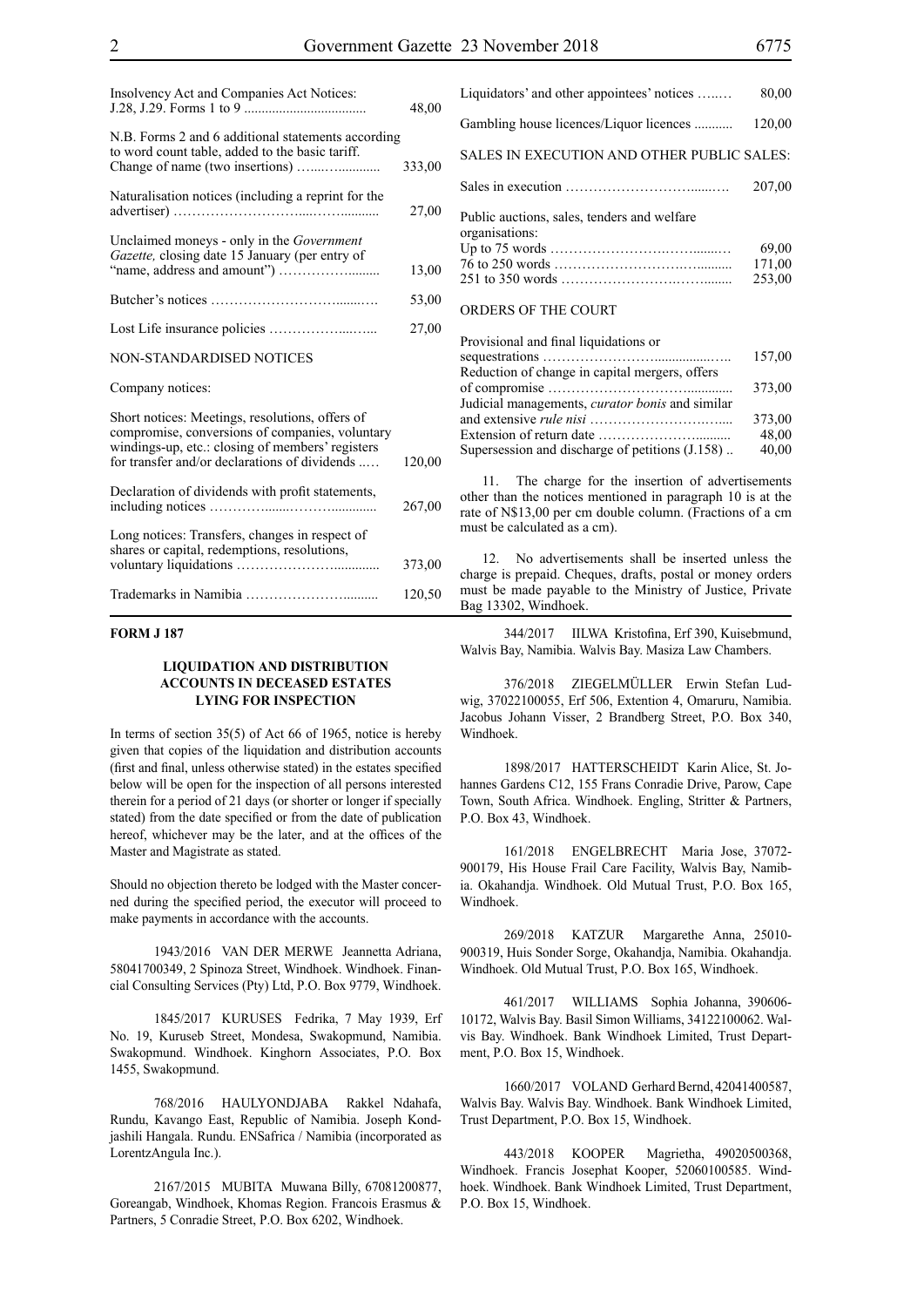14/2018 DREYER Christo Albasini, 540705- 00189, Otavi. Otavi. Windhoek. FNB Fiduciary Namibia (Pty) Ltd, P.O. Box 448, Windhoek, Namibia.

667/2016 ADONIS Allen Victor, 72012000142, Windhoek. Zenobia Anthea Linn Adonis. Windhoek. Amended. FNB Fiduciary Namibia (Pty) Ltd, P.O. Box 448, Windhoek, Namibia.

1242/2017 HORN Gabriel Albertus, 35040900058, Tsumeb, 15 July 2017. Windhoek. Tsumeb. Standard Executors & Trustees, P.O. Box 2164, Windhoek, Namibia.

136/2018 SHORT Gerhard Nicholas, 38042000- 189, Windhoek, 24 December 2017. Patricia Irene Short, 45021900129. Windhoek. Standard Executors & Trustees, P.O. Box 2164, Windhoek, Namibia.

571/2018 SHORT Patricia Irene, 45021900129, Windhoek, 9 March 2018. Windhoek. Standard Executors & Trustees, P.O. Box 2164, Windhoek, Namibia.

967/2017 OPPERMAN Louis Willie, 510530- 00170, Gobabis, 23 February 2017. Windhoek. Gobabis. Standard Executors & Trustees, P.O. Box 2164, Windhoek, Namibia.

1045/2018 DE KLERK Leah Dorothea, Rehoboth. Willem de Klerk, 40090800176. Rehoboth. Windhoek. F.M. Oehl Trust cc, P.O. Box 90290, Windhoek.

1246/2018 ESTERHUIZEN Nicolaas Francois burger, 34030100252, Windhoek. Windhoek. F.M. Oehl Trust cc, Unit 7, 32 Schanzen Road, P.O. Box 90290, Klein Windhoek, Windhoek, Namibia.

137/2018 YUSUF Gulam Silva Silsena, Windhoek, 31 January 1974, 74013110075, Windhoek, 15 August 2015. F.M. Oehl Trust cc, P.O. Box 90290, Windhoek, Namibia.

828/2018 DE VILLIERS Ebenhaeser, 3803225- 012081, Centurion, South Africa. Susara Johanna Magdalena de Villiers, 4612130077082. Swakopmund. Windhoek. F.M. Oehl Trust cc, P.O. Box 90290, Windhoek.

923/2018 RITTER Waltraud Ilse, 42030100056, Windhoek. Windhoek. F.M. Oehl Trust cc, P.O. Box 90290, Windhoek.

 $\frac{1}{2}$ 

#### **FORM J 193**

# **NOTICE TO CREDITORS IN DECEASED ESTATES**

All persons having claims against the estates mentioned below are hereby called upon to lodge their claims with the executors concerned, within 30 days (or otherwise as indicated) calculated from the date of publication hereof. The information is given in the following order: Estate number, surname and Christian names, date of birth, identity number, last address, date of death; surviving spouse's names, surname, date of birth and identity number; name and address of executor or authorised agent, period allowed for lodgement of claims if other than 30 days.

1781/2017 RUSCH Lieselotte, Windhoek, 8 October 1915, 15100800070, Sonnleiten Farm Residenz, Windhoek, Namibia, 6 October 2017. Otji Estates cc, 6 East Road, P.O. Box 1618, Otjiwarongo, Namibia.

1608/2018 HANSEN Rosemarie Hendrika, Windhoek, 27 June 1927, 27062700126, Lion's Old Age Home, Swakopmund, 12 July 2018. Kinghorn Associates, P.O. Box 1455, Swakopmund.

1411/2018 COETZER Heidi, Windhoek, 20 January 1970, 70012010103, No. 58 Kenneth McArthur Street, Olympia, Windhoek, 12 July 2018. Rudolf Coetzer, 7 August 1970, 70080700020. Kinghorn Associates, P.O. Box 1455, Swakopmund.

1669/2018 VAN WYK Emma Frederika, Windhoek, 19 August 1936, 36081900142, Erf 4334, Pietersen Street, Khomasdal, 17 May 2018. Van Wyk Legal Practitioners, 17 Montreux Street, Auasblick, Windhoek..

1034/2018 MUHLE Dieter Wilhelm, Windhoek, 39072610024, 5 Robert Blanc Street, Vineta, Swakopmund, 7 February 2018. ENSafrica / Namibia (incorporated as LorentzAngula Inc.).

1603/2018 TSHILUNGA Paulus, Windhoek, 26 November 1961, 61112600418, House No. 24, Van Zyl Street, Suiderhof, Windhoek, 11 September 2018. Pointbreak Trust and Estates (Pty) Ltd, cnr Sinclair and Schanzen Road, Windhoek.

1396/2018 LOHMANN Edwin Richard, Windhoek, 3 August 1949, 49080300233, 9 Nossob Street, Swakopmund, Namibia, 5 August 2018. Stier Vente Associates, P.O. Box 90001, Klein Windhoek, Windhoek, Namibia.

1019/2018 HESTER Ingeborg Barbara Elfrieda, Windhoek, 7 August 1926, 26080700174, Lions Old Age Home, Rhode Allee Street, Swakopmund, Namibia, 29 May 2018. Stier Vente Associates, P.O. Box 90001, Klein Windhoek, Windhoek, Namibia.

809/2018 SHIKONGO Erasmus, Windhoek, 21 October 1949, 49102100487, Erf No. 7219, Ongwediva, Namibia, 1 March 2017. Laini Shikongo, 9 September 1960, 6009091036. Dr. Weder, Kauta & Hoveka Inc., 3rd Floor, WKH House, Jan Jonker Road, Ausspannplatz, P.O. Box 864, Windhoek, Namibia.

1502/2018 ALFEUS Reinhold, Windhoek, 9 April 1926, 26040900172, Olukonda, Ovambo Land, 6 December 2015. Kaarin Nangula Alfeus, 21 January 1941, 41012100545. Dr. Weder, Kauta & Hoveka Inc., 3rd Floor, WKH House, Jan Jonker Road, Ausspannplatz, P.O. Box 864, Windhoek, Namibia.

1645/2018 KLUFT Johannes Jacobus Reinardus, Windhoek, 11 September 1947, 47091100506, Arandis, 2 October 2018. FNB Fiduciary Namibia (Pty) Ltd, P.O. Box 448, Windhoek, Namibia.

966/2018 AMUNYELA Henok Shapwako, Windhoek, 10 December 1953, 53121000438, Windhoek, 28 May 2018. Helvi Mwahala Amunyela, 61081600500. Standard Executors & Trustees, P.O. Box 2164, Windhoek, Namibia.

1640/2018 KOREYA Litha Ndungula, Windhoek, 24 December 1960, Rundu, 2 November 2008. Bank Windhoek Ltd, P.O. Box 15, Windhoek.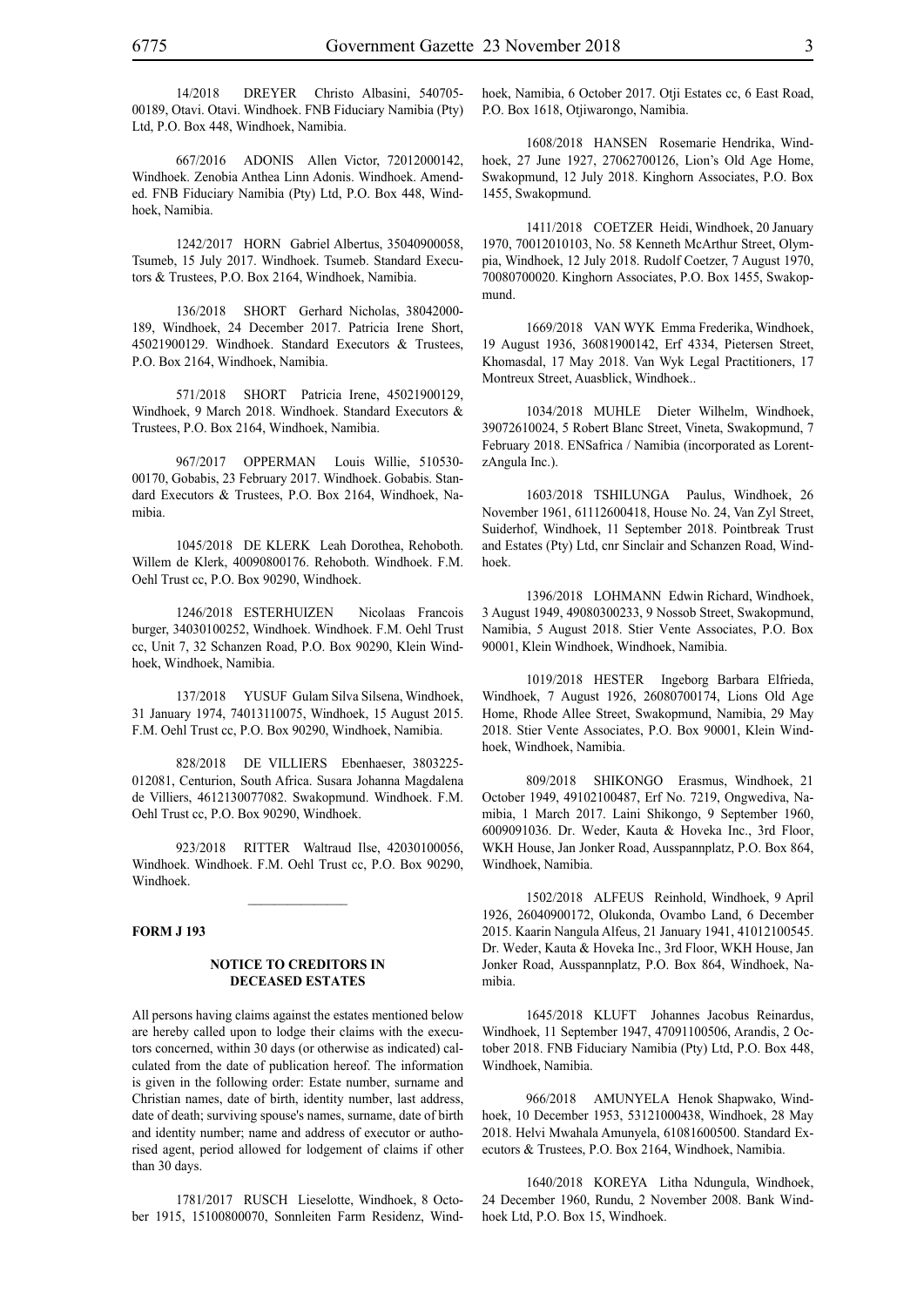1594/2018 SMITH Piet, Windhoek, 23 June 1939, 39062300057, Windhoek, 12 September 2018. Hester Catharina Wilhelmina Smith, 6 August 1943, 43080600347. Bank Windhoek Ltd, P.O. Box 15, Windhoek.

1620/2018 KRUGER Engela Johanna, Windhoek, 28 February 1944, 44022800275, Swakopmund, 15 August 2018. Bank Windhoek Ltd, P.O. Box 15, Windhoek.

1619/2018 LOFTIE-EATON Anna Maria, Windhoek, 5 September 1936, 36090500097, Mariental, 19 August 2018. Sybrand Jacobus Loftie-Eaton, 8 July 1933, 33070800084. Bank Windhoek Ltd, P.O. Box 15, Windhoek.

1704/2018 JACOBS Michael Wilhelm Prinsloo, Windhoek, 5 November 1984, 84110510090, Walvis Bay, 15 October 2018. F.M. Oehl Trust cc, P.O. Box 90290, Windhoek, Namibia.

1632/2018 SHIPENA Abner, Windhoek, 6 April 1952, 52040600531, Olukonda, Oshikoto Region, 7 April 2018. F.M. Oehl Trust cc, P.O. Box 90290, Windhoek.

1358/2018 TJARONDA Timothy Ngatangwe, Windhoek, 22 September 1957, 5709220000584, Windhoek, 29 September 2017. Ester Itolua, 10 March 1959, 59031000280. F.M. Oehl Trust cc, P.O. Box 90290, Windhoek, Namibia.

1022/2018 NALUSHIYA Albertina, Windhoek, 3 September 1960, 60090300769, Erf No. 2404, Cuba Street, Okuryangava, 29 August 2000. Conradie & Damaseb, 19 Feld Street, P.O. Box 2607, Windhoek.

1263/2018 NAUYOMA Hosea, Windhoek, 21 July 1930, 30072100230, Ongha, Ohangwena Region, 10 November 2017. Ester Ndakandjelapo Nghinamwaami, 12 January 1938, 38011200437. B.B. Boois Attorneys, No. 15 Rockwell Complex, Marula Street, Ongwediva, P.O. Box 1643, Oshakati.

#### **IN THE MAGISTRATE'S COURT FOR THE DISTRICT OF OTJIWARONGO**

 $\frac{1}{2}$ 

| <b>HELD AT OTJIWARONGO</b> | <b>CASE NO: 35/2007</b> |
|----------------------------|-------------------------|
| In the matter between:     |                         |
| <b>OBM ENGINEERING</b>     | Plaintiff               |
| and                        |                         |

# **JOSEF WILLEM VON MOLLENDORF** Defendant

# **NOTICE OF SALE IN EXECUTION**

Pursuant to judgments of the above Honourable Court the following immovable property will be sold without reserve price and voetstoots by the Messenger of Court of the District of **OTJIWARONGO** on **7 DECEMBER 2018** at **09h00** at Erf No. 238, Otjiwarongo.

| <b>CERTAIN:</b> | Erf No. 238 Otiiwarongo                                                                  |
|-----------------|------------------------------------------------------------------------------------------|
| SITUATE:        | In the Municipality of Otjiwarongo<br>(Registration Division "D")<br>Otjozondjupa Region |

# HELD BY: Deed of Transfer No. T.3261/2014

The full Conditions of the Sale-in-Execution will lie for inspection at the office of the Messenger of Court, Otjiwarongo and at the Office of Plaintiff's Attorneys at the undermentioned address.

Dated at OTJIWARONGO this 25th day of OCTOBER 2018.

A. DAVID. & CO LEGAL PRACTITIONER FOR Plaintiff 1 DR LIB RTINA AMADHILA AVE P O BOX 11 OTJIWARONGO

#### **CASE No. HC-MD-CIV-ACT-CON-2017/00077 IN THE HIGH COURT OF NAMIBIA**

In the matter between:

#### **STANDARD BANK NAMIBIA LIMITED** Plaintiff

and

**BATSIRAI NYIRENDA** Defendant

#### **NOTICE OF SALE IN EXECUTION OF IMMOVABLE PROPERTY**

Pursuant to Judgment of the above Honourable Court granted on **16 MARCH 2018**, the following immovable property will be sold without reserve and voetstoots by the Deputy Sheriff of the District of **WINDHOEK** on **13 DECEMBER 2018** at **10h00** at SECTION NO 1, SCHEPPMANN HOF (EXTEN-SION NO 1), PIONIERSPARK, WINDHOEK, REPUBLIC OF NAMIBIA

| CERTAIN       | Section No. 1, Scheppmann Hof<br>Pionierspark (Extension No. 1)                                          |
|---------------|----------------------------------------------------------------------------------------------------------|
| SITUATE:      | In the Municipality of Windhoek<br>(Registration Division "K")<br>Khomas Region                          |
| MEASURING:    | 119 (one hundred and nineteen) square<br>metres                                                          |
| CONSISTING OF | 3 Bedrooms (2 being en-suite), Kitchen,<br>1 Bathroom with Toilet, Lounge, Dining<br>Room, Double Garage |

The "Conditions of Sale-in-Execution" will lie for inspection at the office of the Deputy Sheriff at WINDHOEK and at the Head Office of Plaintiff at WINDHOEK and Plaintiff's Attorneys, Fisher, Quarmby & Pfeifer, at the under mentioned address.

Dated at WINDHOEK this 7th day of NOVEMBER 2018

FISHER, QUARMBY & PFEIFER LEGAL PRACTITIONER FOR Plaintiff Cnr Robert Mugabe Avenue & Thorer Street Entrance in Burg Street PO BOX 37 **WINDHOEK**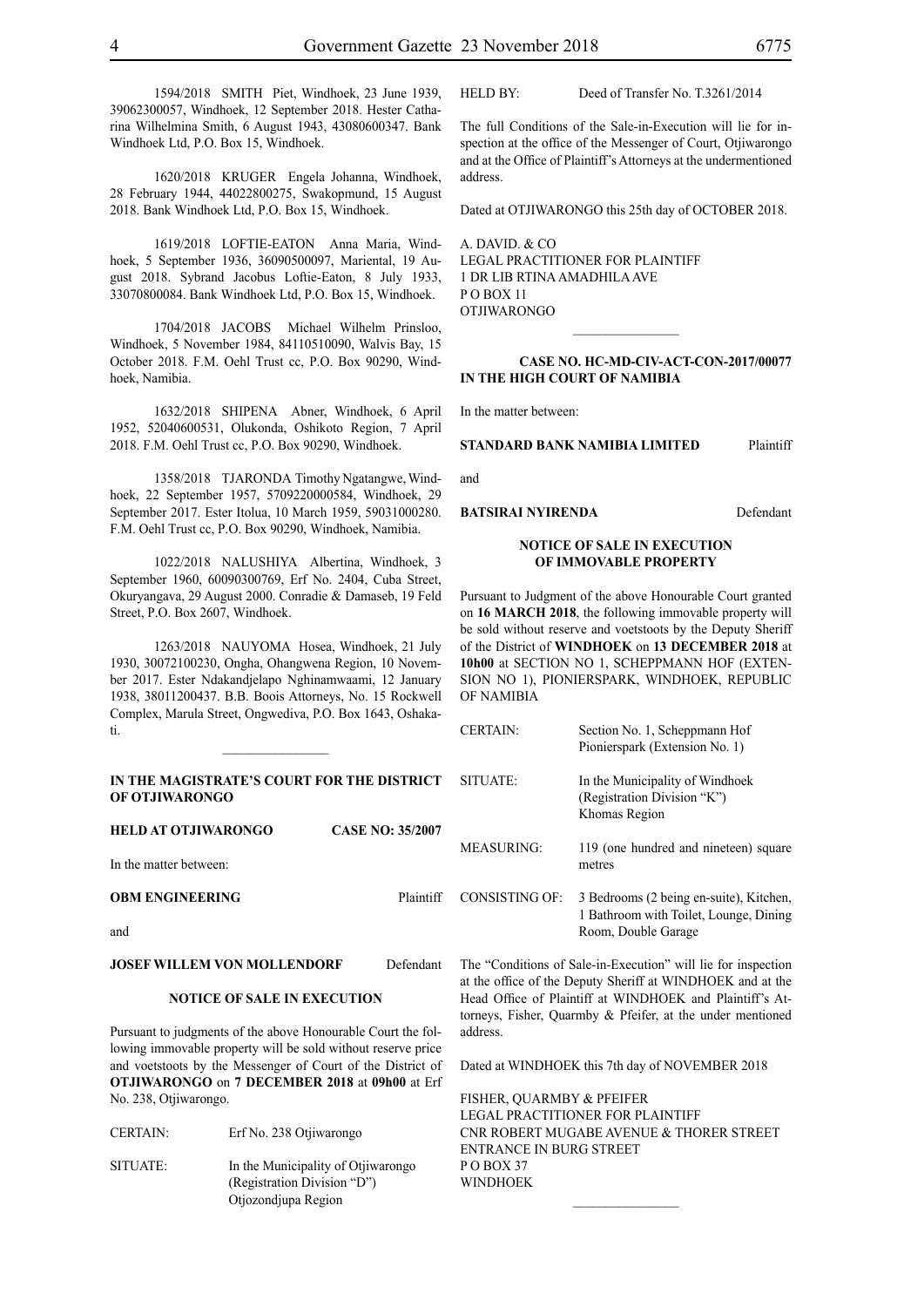and

|                                                | <u>CASE INZ. EL.DIZUL.</u> | <b>auu</b>                         |                                  |
|------------------------------------------------|----------------------------|------------------------------------|----------------------------------|
| IN THE HIGH COURT OF NAMIBIA                   |                            |                                    |                                  |
| In the matter between:                         |                            | <b>GWIBONDI INVESTMENT CC</b>      | <b>First Execution</b><br>Debtor |
|                                                |                            | <b>BETUEL PENDA UUSHONA</b>        | Second Execution                 |
| <b>AGRICULTURAL BANK</b><br>OF NAMIBIA LIMITED | Plaintiff                  |                                    | Debtor                           |
|                                                |                            | <b>NOTICE OF SALE IN EXECUTION</b> |                                  |
| and                                            |                            | OF IMMOVABLE PROPERTY              |                                  |
| <b>ECME AUDIL CALLATH</b>                      |                            |                                    |                                  |

IN THE EXECUTION of a Judgment granted by the High Court of Namibia signed by the Registrar of the High Court of Namibia on **6 September 2017**, the following immovable property will be sold by the Deputy Sheriff of Windhoek on **11 December 2018** at **10h00** at the Magistrate's Court for the District of Windhoek, Katutura -

| L<br>n                   | <b>CERTAIN:</b>                                      | Erf No 2526 Katutura, (Extension<br>No. 13)                                                                          |
|--------------------------|------------------------------------------------------|----------------------------------------------------------------------------------------------------------------------|
| ÷.                       | SITUATE:                                             | In the municipality of Windhoek<br>(Registration Division "K")<br>Khomas Region                                      |
|                          | <b>MEASURING:</b>                                    | 262 (two hundred and sixty two) square<br>meters                                                                     |
| a                        | <b>FIRST</b>                                         |                                                                                                                      |
| e                        | <b>TRANSFERRED:</b>                                  | by Deed of Transfer No. T. 1835/1994<br>with General Plan No S.G.A. 253/78 re-<br>lating thereto                     |
| ,<br>ւ1<br>ļ-            | <b>HELD</b>                                          | by Deed of Transfer No. T. 667/2015                                                                                  |
| 4<br>X                   | The property consists of the following improvements: |                                                                                                                      |
|                          |                                                      | Kitchen, Dining Room, 2 Bedrooms, 1 Bathroom, Toilet, Ga-                                                            |
| S<br>ıt                  | rage.                                                |                                                                                                                      |
| $\overline{\phantom{a}}$ |                                                      | CONDITIONS OF SALE: Are available for inspection at the<br>office of the Deputy Sheriff for the District of Windhoek |

Dated at Windhoek this 26th day of October 2018.

FRANCOIS ERASMUS & PARTNERS Legal Practitioners for Plaintiff No. 5 Conradie Street **WINDHOEK** 

TO: THE REGISTRAR OF THE HIGH COURT High Court of Namibia Main division **WINDHOEK** 

**IN THE MAGISTRATE'S COURT FOR THE DISTRICT OF WINDHOEK**

 $\frac{1}{2}$ 

# **HELD AT WINDHOEK CASE NO: 1933 OF 2018**

In the matter between:

**BODY CORPORATE OF KLEIN WINDHOEK VILLAGE** Execution Creditor

and

**ESME AVRIL GOLIATH** Defendant

#### **NOTICE OF SALE IN EXECUTION OF IMMOVABLE PROPERTY**

Pursuant to a Judgment of the above Honourable Court granted on **28 OCTOBER 2015**, the following immovable property will be sold without reserve and voetstoots by the Deputy Sheriff of the District of **USAKOS** on **6 DECEMBER** at **11H00** in the morning at FARM KOMPANENO NO. 104, REGISTRA-TION DIVISION "C", ERONGO REGION.

- CERTAIN: Farm Kompaneno No. 104 SITUATE: (Registration Division "C") Erongo Region
- MEASURING: 6576, 8754 (six five seven six comma eight seven five four) hectares
- CONSISTING OF: Residential Facilities: 4 Roomed House with 2 Verandas, Sitting Room, Lounge, Kitchen and 2 Bathrooms, Charcoa Cold Room, 2 x Bungulows with Bedroom Shower and Toilet, Garage: 4 Store Room and 4 Parking Areas 3 Laboure's Houses Water Supply: Homestead: 2 Borehole with Windmill, 2 Boreholes without Instalation, Cattle - Pen, Small Stock - Pen, 5 Water Points with Cattle-Pen Fencing: Stockproof, 23 Grasing Camps

The "Conditions of Sale-in-Execution" will lie for inspection at the office of the Deputy Sheriff at USAKOS and at the Head Office of Plaintiff at WINDHOEK and Plaintiff's Attorneys, Fisher, Quarmby & Pfeifer, at the undermentioned address.

Dated at WINDHOEK this 15th day of OCTOBER 2018.

FISHER, QUARMBY & PFEIFER LEGAL PRACTITIONER FOR Plaintiff c/o Robert Mugabe & Thorer Streets entrance on Burg Street P O BOX 37 **WINDHOFK** 

# **Case Number: HC-MD-CIV-ACT-CON-2017/02364 IN THE HIGH COURT OF NAMIBIA (Main Division)**

 $\mathcal{L}=\mathcal{L}^{\mathcal{L}}$ 

In the matter between:

**DEVELOPMENT BANK OF NAMIBIA LIMITED** Execution Creditor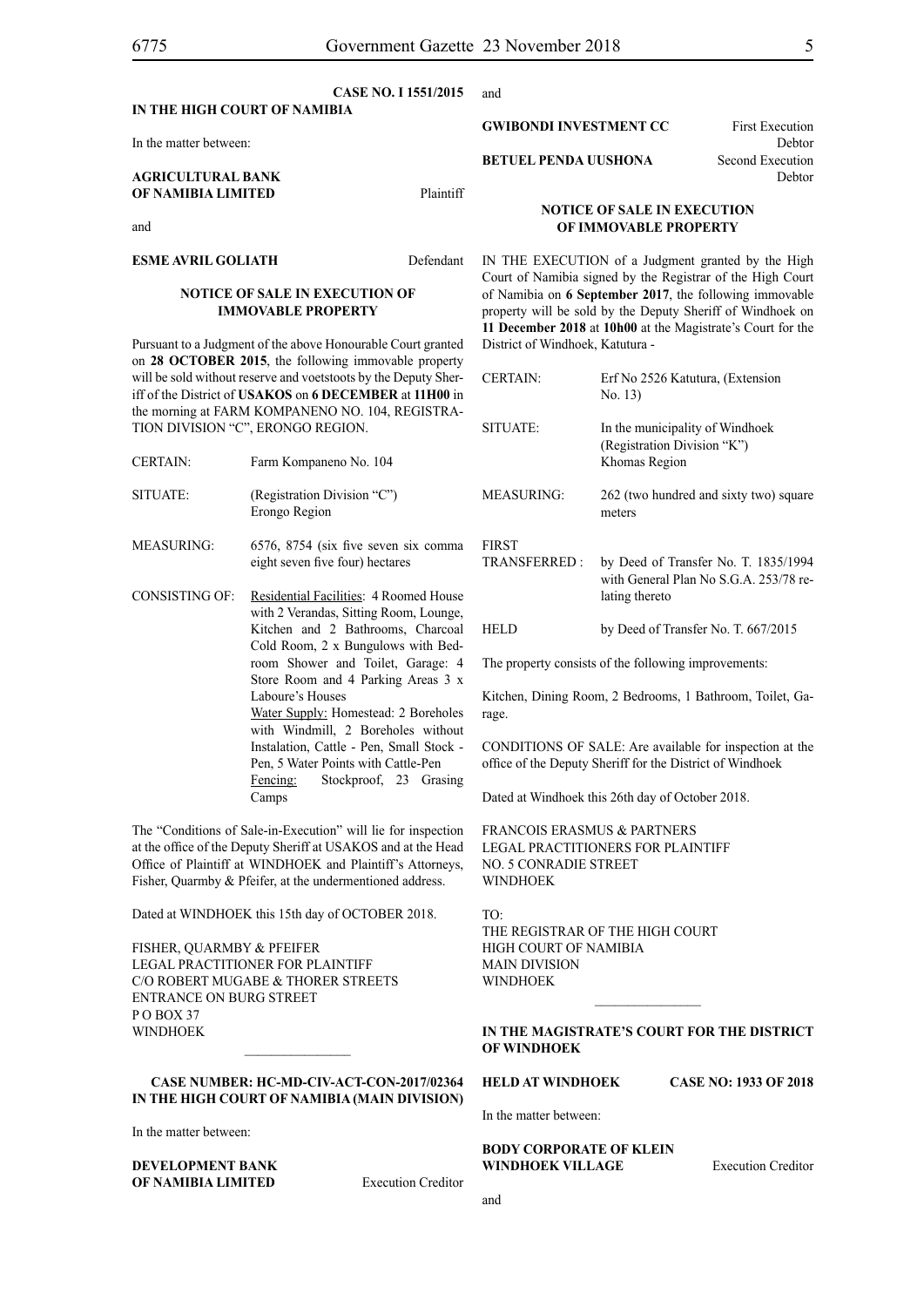# **ROBERT GRANT REID** Execution Debtor

#### **NOTICE OF SALE IN EXECUTION**

IN EXECUTION of a Judgment granted by the above Honourable Court against the Execution Debtor on the 12 June 2018, the following property will be sold by public auction on 5 December 2018, at 12H00 o'clock in the forenoon by the Messenger of the Court for the district of Windhoek in front of the Magistrate's Court, Mungunda Street, Katutura, Windhoek:

- (a) Section No. 9 as shown and more fully described on Section Plan No. 44/1993 in the development scheme known as Klein Windhoek Village, in respect of the land and building or buildings, situate at Klein Windhoek, in the Municipality of Windhoek, Registration Division "K", Khomas Region, of which the floor area, according to the said Sectional Plan, is 135 (One Hundred and Thirty Five) square metres in extent; and
- (b) An undivided share in the common property in the development scheme, apportioned to that Section in accordance with the participation quota as endorsed on that Sectional Plan.

HELD under Sectional Deed of Transfer No. ST 688/2017, with all fixed improvements thereon.

Alleged improvements: 1 x Kitchen, 1 x Lounge, 3 x Bedrooms, 2 x Bathrooms, 1 x Garage.

# **MAIN CONDITIONS OF SALE:**

- 1. The Sale is subject to the provisions of the Magistrate's Court Act 32 of 1944, as amended.
- 2. The property will be sold "voetstoots" according to the existing title deed.
- 3. One tenth of the purchase price will be payable immediately after the Sale in cash, the balance against transfer to be secured by a bank or building society guarantee.
- The complete conditions of Sale may be inspected at the office of the Messenger of the Court, Windhoek (Tel no: 248568) and at the Plaintiff's Attorneys' offices at the undermentioned address.
- 5. The sale will be in Namibian Dollars and no bid less than N\$1,00 (ONE NAMIBIAN DOLLAR) will be accepted.

#### DATED AT WINDHOEK on 18 OCTOBER 2018

VAN DER MERWE-GREEFF ANDIMA INC. ATTORNEYS FOR Plaintiff / EXECUTION CREDITOR 28 CHURCH STREET WINDHOEK

 $\mathcal{L}_\text{max}$ 

#### **CASE NO: I 3148/2014 IN THE HIGH COURT OF NAMIBIA MAIN DIVISION - WINDHOEK**

In the matter between:

#### **BANK WINDHOEK LIMITED** Plaintiff

and

| NAEMAN AMALWA                  | <b>First Defendant</b>  |
|--------------------------------|-------------------------|
| NAEMAN AMALWA N.O.             | Second Defendant        |
| WILKA HAMBELELA                |                         |
| NDAPWA AMALWA N.O.             | Third Defendant         |
| WILKA HAMBELELA                |                         |
| NDAPWA AMWALWA                 | <b>Fourth Defendant</b> |
| <b>SALINA PANELBEATING CC</b>  | Fifth Defendant         |
| <b>SALINA MOTOR SPARES AND</b> |                         |
| <b>ACCESSORIES CC</b>          | Sixth Defendant         |

#### **NOTICE OF SALE IN EXECUTION**

In execution of a Judgement of the above Honourable Court in the above action, a sa without reserve will be held by the Deputy Sheriff, **Windhoek**, at Erf 342, Amasoniet Street, Eros Park, Windhoek, on **4 December 2018**, at **12h00,** of the undermentioned property:

| <b>CERTAIN:</b>     | Erf No. 342, Eros Park                                                                                                                                                                                |
|---------------------|-------------------------------------------------------------------------------------------------------------------------------------------------------------------------------------------------------|
| SITUATE:            | In the Municipality of Windhoek<br>(Registration Division "K")                                                                                                                                        |
| <b>MEASURING:</b>   | 928 Square metres                                                                                                                                                                                     |
| <b>IMPROVEMENTS</b> | Double storey four bedroom dwelling<br>with open plan lounge/dining room/<br>family room, kitchen, pantry, guest WC,<br>two bathrooms, entertainment area, bar,<br>double garage and one bedroom flat |

TERMS 10% of the purchase price and the auctioneers' commission must be paid on the date of the sale. The further terms and conditions of the sale will be read prior to the auction and lie for inspection at the office of the Deputy Sheriff, Windhoek and at the offices of the execution creditor's attorneys.

with lounge, laundry and bathroom

DATED at WINDHOEK this 16th day of OCTOBER 2018.

DR WEDER KAUTA & HOVEKA INC Legal Practitioner for Plaintiff WHK HOUSE Jan Jonker Road WINDHOEK

**CASE NO: I 334/2016 IN THE HIGH COURT OF NAMIBIA MAIN DIVISION - WINDHOEK**

 $\frac{1}{2}$ 

In the matter between:

**BANK WINDHOEK LIMITED** Plaintiff

and

**UUNONA SAMUEL HISKIA** Defendant

#### **NOTICE OF SALE IN EXECUTION**

In execution of a Judgement of the above Honourable Court in the above action, a sale without reserve will be held by the Deputy Sheriff, **Windhoek**, at Erf 9410 (formerly public open space) (a Portion of Erf 6277), Katutura (Extension 1), Mika Shiimbili Street, Windhoek, on **1 November 2018**, at **10h00**, of the undermentioned property: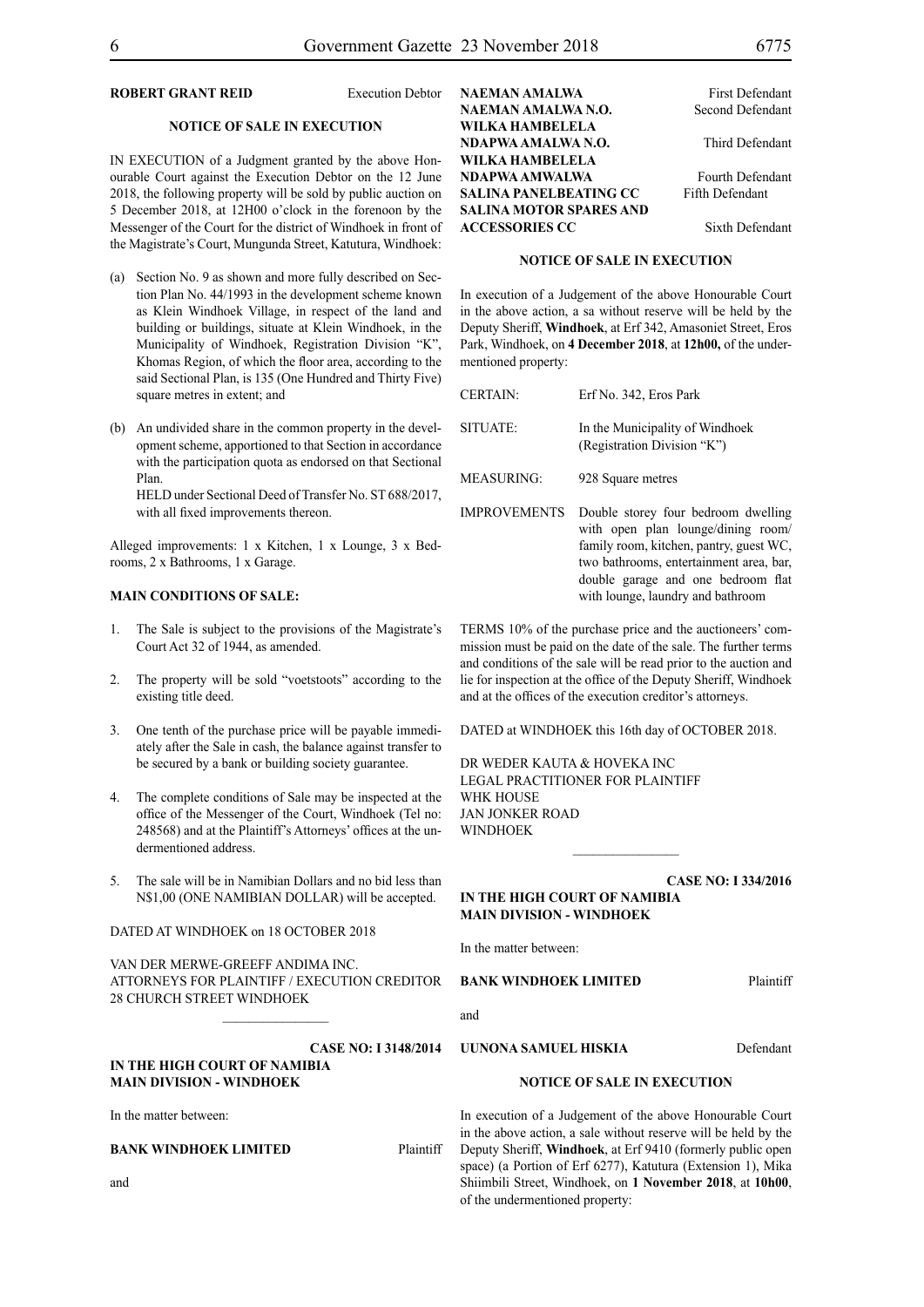| <b>CERTAIN:</b>     | Erf 9410 (formerly public open space)<br>(a Portion of Erf 6277), Katutura (Ex-<br>tension 1) |
|---------------------|-----------------------------------------------------------------------------------------------|
| SITUATE:            | In the Municipality of Windhoek<br>(Registration Division "K")                                |
| MEASURING:          | 424 square metres                                                                             |
| <b>IMPROVEMENTS</b> | Three bedroom dwelling with kitchen,<br>bathroom and toilet                                   |

TERMS 10% of the purchase price and the auctioneers' commission must be paid on the date of the sale. The further terms and conditions of the sale will be read prior to the auction and lie for inspection at the office of the Deputy Sheriff, Windhoek and at the offices of the execution creditor's attorneys.

DATED at WINDHOEK this 12th day of SEPTEMBER 2018.

DR WEDER KAUTA & HOVEKA INC Legal Practitioner Plaintiff WHK HOUSE Jan Jonker Road WINDHOEK

# **NOTICE IN TERMS OF SECTION 34 OF THE INSOL-VENCY ACT OF THE TRANSFER OF THE BUSINESS OF FRIEDRICH PFAFFENTHALER t/a HOTEL PEN-SION PALMQUELL AS A GOING CONCERN**

 $\mathcal{L}=\mathcal{L}^{\mathcal{L}}$ 

Take notice that Friedrich Pfaffenthaler intends to alienate and dispose of the business being conducted by him under the name and style of Hotel Pension Palmquell, at the premises situated at Erf No. 3978, 60 Jan Jonker Weg, Klein Windhoek, Windhoek, Namibia to and in favour of Tuye Property Investments Twenty Nine (Pty) Ltd, as a going concern, who shall carry on such business under the name and style Hotel Pension Palmquell at the aforementioned premises and that this publication shall serve as due notice in terms of Section 34 of the Insolvency Act, 1936 (Act No 24 of 1936).

Signed at WINDHOEK on this 23rd day of November 2018

H. D. BOSSAU & CO. LEGAL PRACITIONERS FOR SELLER 49 FELD STREET **WINDHOEK** NAMIBIA

#### **THE ALIENS ACT, 1937 NOTICE OF INTENTION OF CHANGE OF SURNAME**

 $\mathcal{L}_\text{max}$ 

I, **paulus nyanyukweni nambahu**, residing at Walvis Bay and employed as a fisherman at Marco Fishing Company intend applying to the Minister of Home Affairs for authority under section 9 of the Aliens Act, 1937, to assume the surname **NAMBAHU** for the reasons that the surname that my daughter has now is my uncle's surname and I want my daughter to have my surname **NAMBAHU** and not **SHEEPO**  that is my uncle's name.

She previously bore the name **NAEMI TAATSU SHEEPO.** 

Any person who objects to my assumption of the said surname of **NAMBAHU** should as soon as may be lodge his or her objection, in writing, with a statement of his or her reasons therefor, with the Magistrate of Windhoek.

**p. n. nambahu walvis bay NAMIBIA**

#### **THE ALIENS ACT, 1937 NOTICE OF INTENTION OF CHANGE OF SURNAME**

 $\frac{1}{2}$ 

I, **shityava joseph shitarara**, residing at Rundu and unemployed intend applying to the Minister of Home Affairs for authority under section 9 of the Aliens Act, 1937, to assume the surname **SHITARARA** for the reasons that I want to change my son's surname from **SHITYAVA** which is my first name to my surname **SHITARARA** which is my surname.

He previously bore the name **BENHARD SHINKANDA SHITYAVA.**

Any person who objects to my assumption of the said surname of **shitarara** should as soon as may be lodge his or her objection, in writing, with a statement of his or her reasons therefor, with the Magistrate of Windhoek.

**s. j. shitarara rundu NAMIBIA**

#### **THE ALIENS ACT, 1937 NOTICE OF INTENTION OF CHANGE OF SURNAME**

 $\frac{1}{2}$ 

I, **MANASE AMALWA**, residing at Omumbu, Oshana Region and a student intend applying to the Minister of Home Affairs for authority under section 9 of the Aliens Act, 1937, to assume the surname **thomas** for the reasons that AMALWA is my uncle's first name and I want to change to my father's surname which is **THOMAS**.

I previously bore the name **MANASE AMALWA.**

Any person who objects to my assumption of the said surname of **THOMAS** should as soon as may be lodge his or her objection, in writing, with a statement of his or her reasons therefor, with the Magistrate of Windhoek.

**M. AMALWA OMUMBII NAMIBIA**

# **THE ALIENS ACT, 1937 NOTICE OF INTENTION OF CHANGE OF SURNAME**

 $\frac{1}{2}$ 

I, **SINDJENGE THOBIAS KAMBUTA**, residing at Otjomuise and a student intend applying to the Minister of Home Affairs for authority under section 9 of the Aliens Act, 1937, to assume the surname **mathias** for the reasons that I am changing from **KAMBUTA** to **MATHIAS**, just because it's not on my school certificates.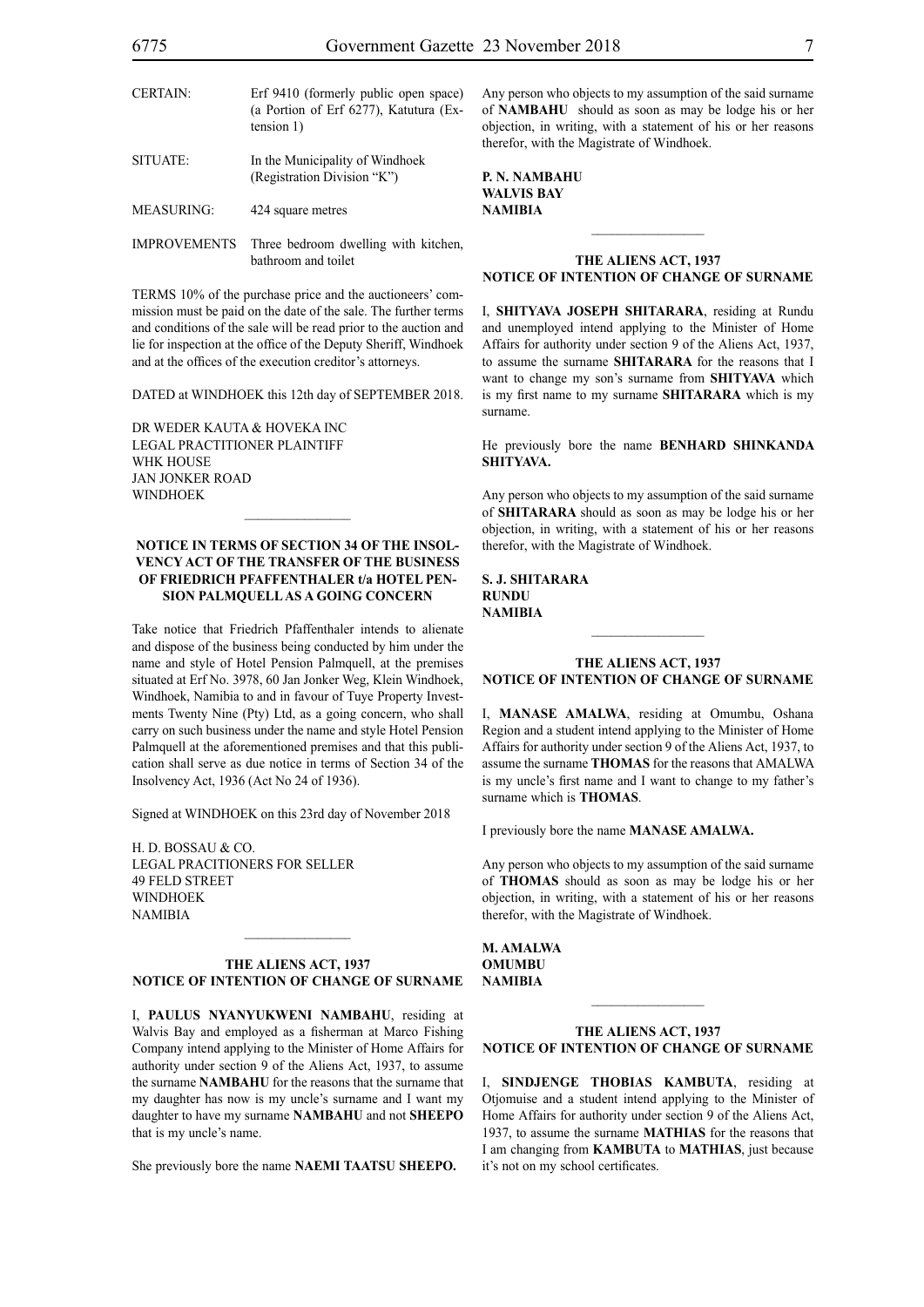I previously bore the name **SINDJENGE THOBIAS KAMBUTA.**

Any person who objects to my assumption of the said surname of **mathias** should as soon as may be lodge his or her objection, in writing, with a statement of his or her reasons therefor, with the Magistrate of Windhoek.

# **S. T. KAMBUTA windhoek NAMIBIA**

### **THE ALIENS ACT, 1937 NOTICE OF INTENTION OF CHANGE OF SURNAME**

 $\frac{1}{2}$ 

I, **crisy wilbard simeon**, residing at Erf No. 15, Oppenheimer Street, Windhoek North and unemployed intend applying to the Minister of Home Affairs for authority under section 9 of the Aliens Act, 1937, to assume the surname **shikwanyu** for the reasons that **SIMEON** is my father's name. I want to use his surname which is **SHIKWANYU**.

I previously bore the name **crisy wilbard simeon.**

Any person who objects to my assumption of the said surname of **shikwanyu** should as soon as may be lodge his or her objection, in writing, with a statement of his or her reasons therefor, with the Magistrate of Windhoek.

**c. w. simeon windhoek NAMIBIA**

#### **THE ALIENS ACT, 1937 NOTICE OF INTENTION OF CHANGE OF SURNAME**

 $\frac{1}{2}$ 

I, **HERMUDO NEOWIDO**, residing at Henties Bay and unemployed intend applying to the Minister of Home Affairs for authority under section 9 of the Aliens Act, 1937, to assume the surname **NEUMBO** for the reasons that the surname and name was wrongly spelled by the person who wrote the SA identity. The birth date on I.D. is also wrong want to change it. **NEOWIDO** which is suppose to be **NEUMBO**.

I previously bore the name **HERMUDO NEOWIDO.** 

Any person who objects to my assumption of the said surname of **NEUMBO** should as soon as may be lodge his or her objection, in writing, with a statement of his or her reasons therefor, with the Magistrate of Windhoek.

**h. neOwido henties bay NAMIBIA**

# **THE ALIENS ACT, 1937 NOTICE OF INTENTION OF CHANGE OF SURNAME**

I, **frieda mweshityange**, residing at Havana and unemployed intend applying to the Minister of Home Affairs for authority under section 9 of the Aliens Act, 1937, to assume the surname **SAKARIA** for the reasons that I want to change to my father's new surname.

I previously bore the name **frieda mweshityange.**

Any person who objects to my assumption of the said surname of **sakaria** should as soon as may be lodge his or her objection, in writing, with a statement of his or her reasons therefor, with the Magistrate of Windhoek.

# **f. mweshityange windhoek NAMIBIA**

# **THE ALIENS ACT, 1937 NOTICE OF INTENTION OF CHANGE OF SURNAME**

 $\frac{1}{2}$ 

I, **simon stefanus vatileni**, residing at Erf 4196, Horeb Street, Soweto and a student intend applying to the Minister of Home Affairs for authority under section 9 of the Aliens Act, 1937, to assume the surname **johannes** for the reasons that my documents are not corresponding to each other. On my birth certificate my father's name is used as my surname while at school I am using **JOHANNES** as a surname of my father, therefore my documents are not the same.

I previously bore the name **simon stefanus vatileni.**

Any person who objects to my assumption of the said surname of **JOHANNES** should as soon as may be lodge his or her objection, in writing, with a statement of his or her reasons therefor, with the Magistrate of Windhoek.

**s. s.vatileni p.o. box 97800 maerua mall windhoek NAMIBIA**

#### **THE ALIENS ACT, 1937 NOTICE OF INTENTION OF CHANGE OF SURNAME**

 $\frac{1}{2}$ 

I, **kleopas ndalengelwe ferdinand**, residing at Outapi, Ombalantu and unemployed intend applying to the Minister of Home Affairs for authority under section 9 of the Aliens Act, 1937, to assume the surname **FERDINAND** for the reasons that my surname is **FERDINAND KLEOPAS NDALENGELWE** and my surname is written wrongly in my full birth certificate. **FRENANDUS** instead of **FERDINAND** which is the correct one.

I previously bore the name **KLEOPAS NDALENGELWE ferdinand.**

Any person who objects to my assumption of the said surname of **FERDINAND** should as soon as may be lodge his or her objection, in writing, with a statement of his or her reasons therefor, with the Magistrate of Windhoek.

**k. n. ferdinand P.O. BOX 8628 windhoek NAMIBIA**